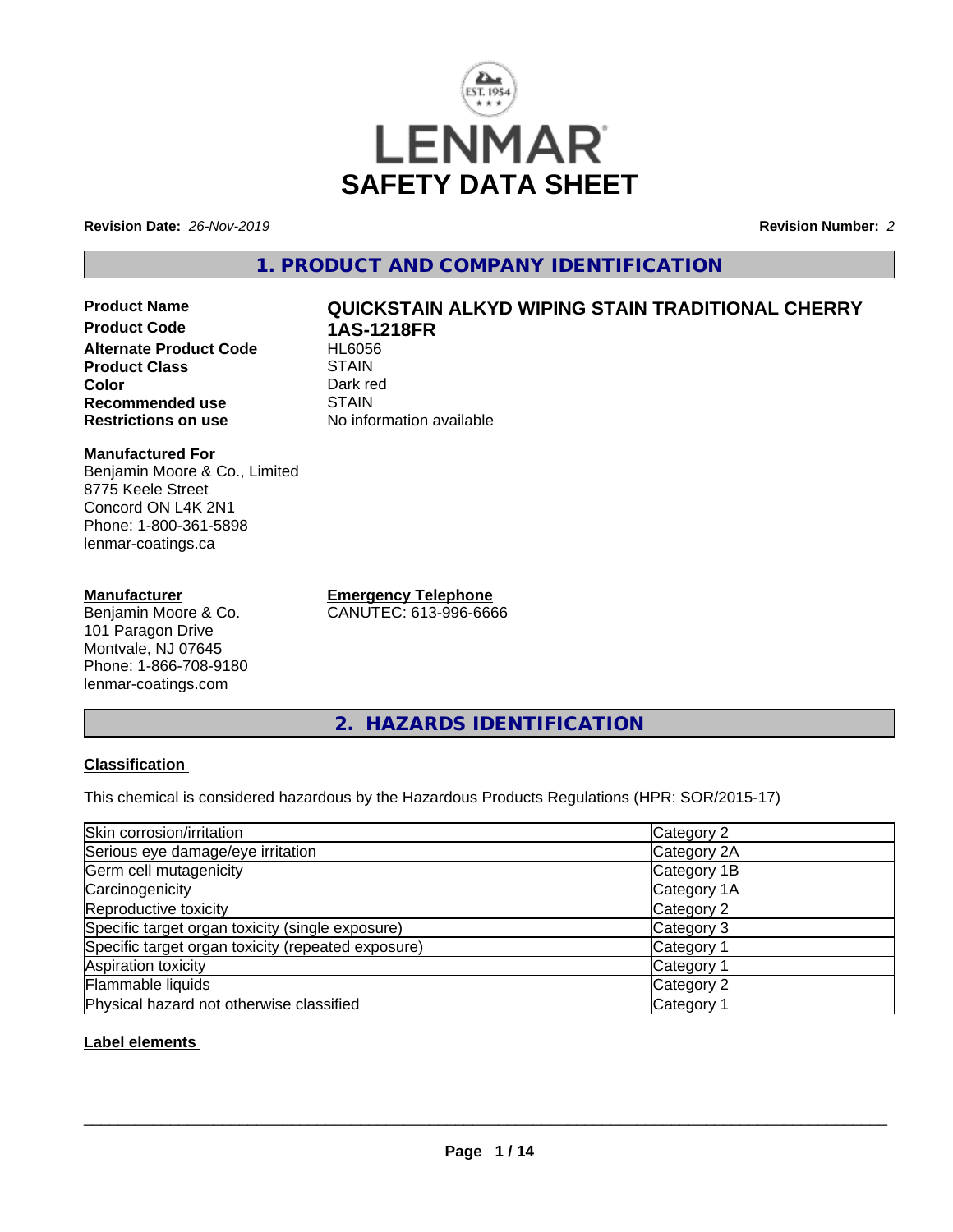#### **Danger**

#### **Hazard statements**

Causes skin irritation Causes serious eye irritation May cause genetic defects May cause cancer Suspected of damaging fertility or the unborn child May cause drowsiness or dizziness Causes damage to organs through prolonged or repeated exposure May be fatal if swallowed and enters airways Highly flammable liquid and vapor Risk of spontaneous combustion



**Appearance** liquid **Odor** solvent

#### **Precautionary Statements - Prevention**

Obtain special instructions before use Do not handle until all safety precautions have been read and understood Use personal protective equipment as required Wash face, hands and any exposed skin thoroughly after handling Wear eye/face protection Do not breathe dust/fume/gas/mist/vapors/spray Do not eat, drink or smoke when using this product Use only outdoors or in a well-ventilated area Keep away from heat, hot surfaces, sparks, open flames and other ignition sources. No smoking Keep container tightly closed Ground/bond container and receiving equipment Use explosion-proof electrical/ventilating/lighting/equipment Use only non-sparking tools Take precautionary measures against static discharge Keep cool Immediately after use, place rags, steel wool or waste used with this product in a sealed water-filled metal container or lay flat to dry. **Precautionary Statements - Response**

IF exposed or concerned: Get medical advice/attention

**Eyes**

IF IN EYES: Rinse cautiously with water for several minutes. Remove contact lenses, if present and easy to do. Continue rinsing

If eye irritation persists: Get medical advice/attention

**Skin**

If skin irritation occurs: Get medical advice/attention

IF ON SKIN (or hair): Remove/Take off immediately all contaminated clothing. Rinse skin with water/shower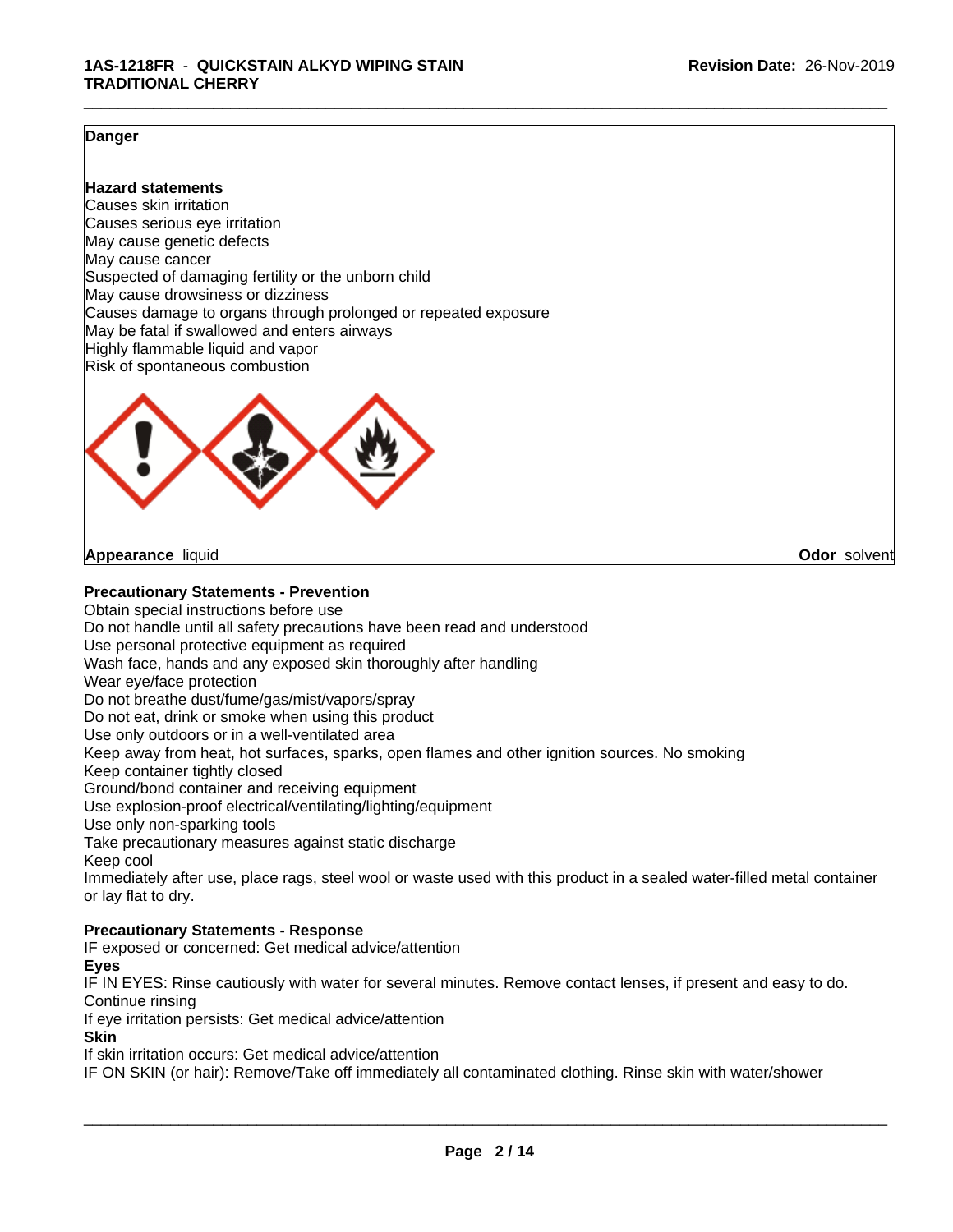Wash contaminated clothing before reuse

#### **Inhalation**

IF INHALED: Remove victim to fresh air and keep at rest in a position comfortable for breathing **Ingestion** IF SWALLOWED: Immediately call a POISON CENTER or doctor/physician Do NOT induce vomiting

#### **Fire**

In case of fire: Use CO2, dry chemical, or foam for extinction

#### **Precautionary Statements - Storage**

Store locked up Store in a well-ventilated place. Keep container tightly closed

#### **Precautionary Statements - Disposal**

Dispose of contents/container to an approved waste disposal plant Materials such as rags used with this product may begin to burn by themselves. After use, put rags in water or lay flat to dry, then discard.

\_\_\_\_\_\_\_\_\_\_\_\_\_\_\_\_\_\_\_\_\_\_\_\_\_\_\_\_\_\_\_\_\_\_\_\_\_\_\_\_\_\_\_\_\_\_\_\_\_\_\_\_\_\_\_\_\_\_\_\_\_\_\_\_\_\_\_\_\_\_\_\_\_\_\_\_\_\_\_\_\_\_\_\_\_\_\_\_\_\_\_\_\_

#### **Other information**

No information available

| <b>Chemical name</b>                           | <b>CAS No.</b> | Weight-%      | <b>Hazardous Material</b> | Date HMIRA filed and                          |
|------------------------------------------------|----------------|---------------|---------------------------|-----------------------------------------------|
|                                                |                |               |                           | Information Review Act date exemption granted |
|                                                |                |               | registry number           | (if applicable)                               |
|                                                |                |               | (HMIRA registry #)        |                                               |
| Hydrotreated light naphtha                     | 64742-49-0     | $7 - 13%$     |                           | $\overline{\phantom{a}}$                      |
| Solvent naphtha (petroleum),<br>heavy aromatic | 64742-94-5     | $5 - 10%$     |                           |                                               |
| Distillates, petroleum,<br>hydrotreated light  | 64742-47-8     | $5 - 10%$     |                           |                                               |
| Acetone                                        | 67-64-1        | $3 - 7%$      |                           | ۰                                             |
| Solvent naphtha, petroleum,<br>light aromatic  | 64742-95-6     | $3 - 7%$      |                           |                                               |
| n-Butyl acetate                                | 123-86-4       | $3 - 7%$      |                           | $\blacksquare$                                |
| 2-Butoxyethanol                                | 111-76-2       | $1 - 5%$      |                           |                                               |
| VM&P naphtha                                   | 64742-89-8     | $1 - 5%$      |                           | $\blacksquare$                                |
| 1,2,4-Trimethylbenzene                         | 95-63-6        | $1 - 5%$      |                           | $\blacksquare$                                |
| Stoddard solvent                               | 8052-41-3      | $1 - 5%$      |                           | $\blacksquare$                                |
| Xylene                                         | 1330-20-7      | $1 - 5%$      |                           | $\blacksquare$                                |
| Naphthalene                                    | $91 - 20 - 3$  | $0.5 - 1%$    |                           | $\blacksquare$                                |
| Ethanol                                        | 64-17-5        | $0.5 - 1%$    |                           | $\blacksquare$                                |
| Ethyl benzene                                  | $100 - 41 - 4$ | $0.25 - 0.5%$ | $\blacksquare$            | $\blacksquare$                                |
| Octane                                         | 111-65-9       | $0.1 - 0.25%$ |                           |                                               |
| Heptane                                        | 142-82-5       | $0.1 - 0.25%$ |                           | $\sim$                                        |
| Cumene                                         | 98-82-8        | $0.1 - 0.25%$ |                           | $\blacksquare$                                |
| Carbon black                                   | 1333-86-4      | $0.1 - 0.25%$ |                           | ٠                                             |

# **3. COMPOSITION INFORMATION ON COMPONENTS**

**Confidential Business Information note**

\*The exact percentage (concentration) of composition has been withheld as a trade secret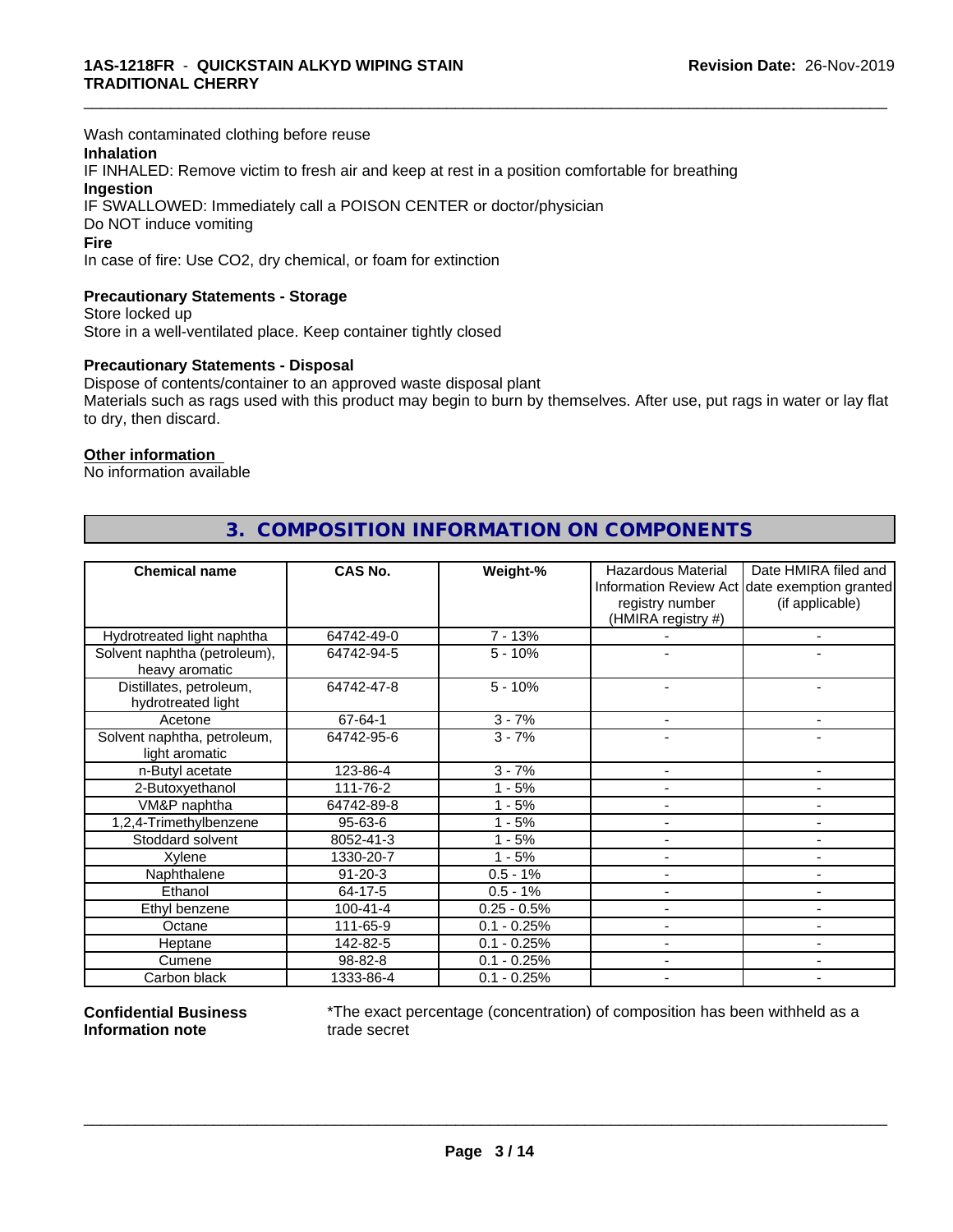|                                        | 4. FIRST AID MEASURES                                                                                                                                                                                                      |
|----------------------------------------|----------------------------------------------------------------------------------------------------------------------------------------------------------------------------------------------------------------------------|
| <b>General Advice</b>                  | If symptoms persist, call a physician. Show this safety data<br>sheet to the doctor in attendance.                                                                                                                         |
| <b>Eye Contact</b>                     | Immediately flush with plenty of water. After initial flushing,<br>remove any contact lenses and continue flushing for at<br>least 15 minutes. Keep eye wide open while rinsing. If<br>symptoms persist, call a physician. |
| <b>Skin Contact</b>                    | Wash off immediately with soap and plenty of water<br>removing all contaminated clothes and shoes. If skin<br>irritation persists, call a physician.                                                                       |
| <b>Inhalation</b>                      | Move to fresh air. If symptoms persist, call a physician.<br>If not breathing, give artificial respiration. Call a physician<br>immediately.                                                                               |
| Ingestion                              | Clean mouth with water and afterwards drink plenty of<br>water. Do not induce vomiting without medical advice.<br>Never give anything by mouth to an unconscious person.<br>Consult a physician.                           |
| <b>Protection Of First-Aiders</b>      | Use personal protective equipment.                                                                                                                                                                                         |
| <b>Most Important Symptoms/Effects</b> | No information available.                                                                                                                                                                                                  |
| <b>Notes To Physician</b>              | Treat symptomatically.                                                                                                                                                                                                     |
|                                        |                                                                                                                                                                                                                            |

**5. FIRE-FIGHTING MEASURES**

| Foam, dry powder or water. Use extinguishing measures<br><b>Suitable Extinguishing Media</b><br>that are appropriate to local circumstances and the<br>surrounding environment.<br>Protective equipment and precautions for firefighters<br>As in any fire, wear self-contained breathing apparatus<br>pressure-demand, MSHA/NIOSH (approved or equivalent)<br>and full protective gear.<br><b>Hazardous combustion products</b><br>Burning may result in carbon dioxide, carbon monoxide<br>and other combustion products of varying composition<br>which may be toxic and/or irritating.<br>Flammable. Flash back possible over considerable<br><b>Specific Hazards Arising From The Chemical</b><br>distance. Keep product and empty container away from<br>heat and sources of ignition. Closed containers may<br>rupture if exposed to fire or extreme heat. Thermal<br>decomposition can lead to release of irritating gases and<br>vapors.<br>No.<br>Sensitivity to mechanical impact | <b>Flammable Properties</b> | Vapors may travel considerable distance to a source of<br>ignition and flash back. Vapors may cause flash fire. |
|----------------------------------------------------------------------------------------------------------------------------------------------------------------------------------------------------------------------------------------------------------------------------------------------------------------------------------------------------------------------------------------------------------------------------------------------------------------------------------------------------------------------------------------------------------------------------------------------------------------------------------------------------------------------------------------------------------------------------------------------------------------------------------------------------------------------------------------------------------------------------------------------------------------------------------------------------------------------------------------------|-----------------------------|-----------------------------------------------------------------------------------------------------------------|
|                                                                                                                                                                                                                                                                                                                                                                                                                                                                                                                                                                                                                                                                                                                                                                                                                                                                                                                                                                                              |                             |                                                                                                                 |
|                                                                                                                                                                                                                                                                                                                                                                                                                                                                                                                                                                                                                                                                                                                                                                                                                                                                                                                                                                                              |                             |                                                                                                                 |
|                                                                                                                                                                                                                                                                                                                                                                                                                                                                                                                                                                                                                                                                                                                                                                                                                                                                                                                                                                                              |                             |                                                                                                                 |
|                                                                                                                                                                                                                                                                                                                                                                                                                                                                                                                                                                                                                                                                                                                                                                                                                                                                                                                                                                                              |                             |                                                                                                                 |
|                                                                                                                                                                                                                                                                                                                                                                                                                                                                                                                                                                                                                                                                                                                                                                                                                                                                                                                                                                                              |                             |                                                                                                                 |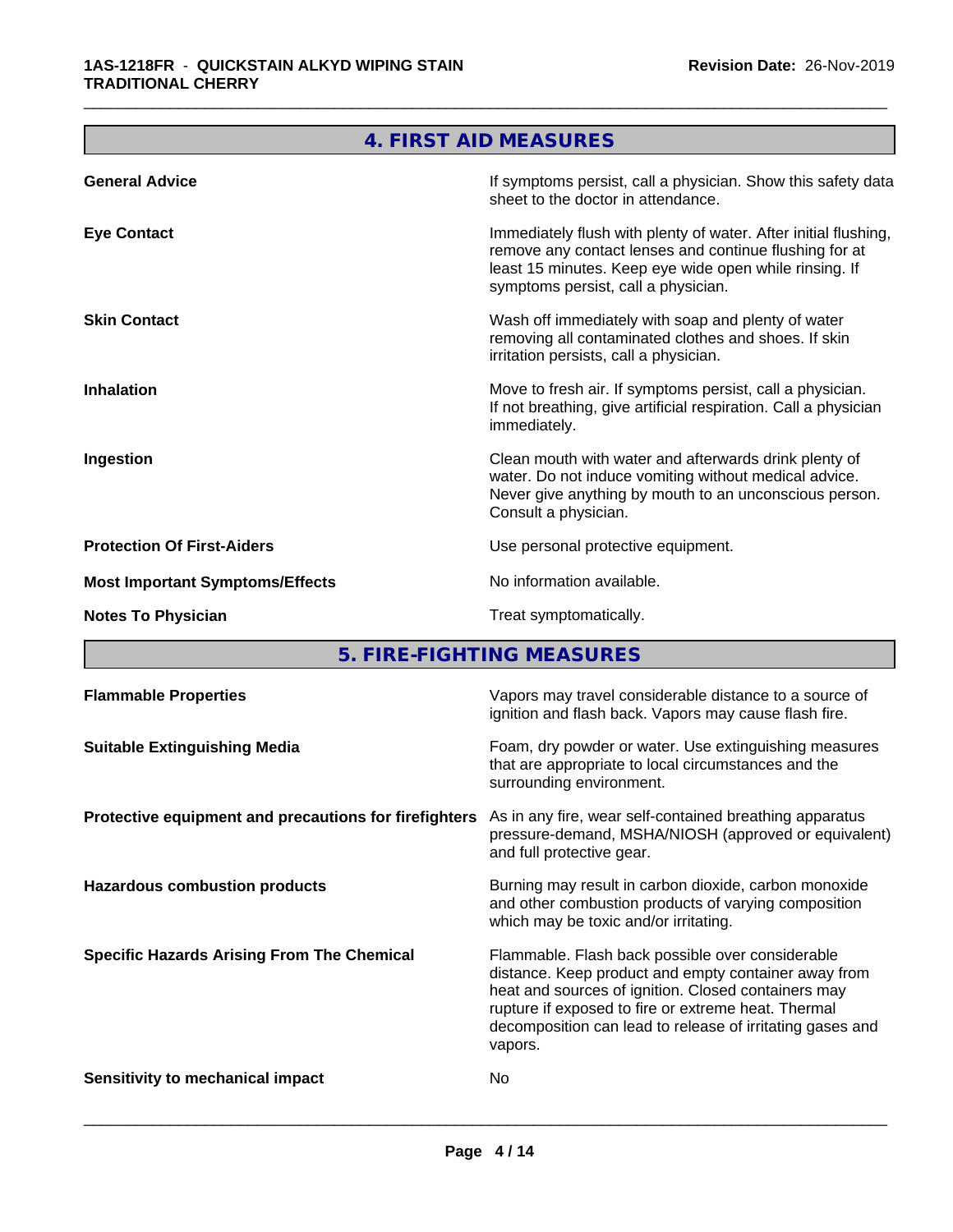| Sensitivity to static discharge                                                  |                 | Yes                            |                                |
|----------------------------------------------------------------------------------|-----------------|--------------------------------|--------------------------------|
| <b>Flash Point Data</b><br>Flash point (°F)<br>Flash Point (°C)<br><b>Method</b> |                 | 29<br>$-2$<br><b>PMCC</b>      |                                |
| <b>Flammability Limits In Air</b>                                                |                 |                                |                                |
| Lower flammability limit:<br><b>Upper flammability limit:</b>                    |                 | Not available<br>Not available |                                |
| <b>NFPA</b><br>Health: 2                                                         | Flammability: 3 | <b>Instability: 0</b>          | <b>Special: Not Applicable</b> |
| <b>NIEDA LANAHA</b>                                                              |                 |                                |                                |

#### **NFPA Legend**

- 0 Not Hazardous
- 1 Slightly
- 2 Moderate
- 3 High
- 4 Severe

*The ratings assigned are only suggested ratings, the contractor/employer has ultimate responsibilities for NFPA ratings where this system is used.*

*Additional information regarding the NFPA rating system is available from the National Fire Protection Agency (NFPA) at www.nfpa.org.*

**6. ACCIDENTAL RELEASE MEASURES**

| Remove all sources of ignition. Take precautions to<br>prevent flashback. Ground and bond all containers and<br>handling equipment. Take precautionary measures against<br>static discharges. Ensure adequate ventilation. Avoid<br>contact with skin, eyes and clothing. Use personal<br>protective equipment.  |
|------------------------------------------------------------------------------------------------------------------------------------------------------------------------------------------------------------------------------------------------------------------------------------------------------------------|
| Prevent further leakage or spillage if safe to do so. Do not<br>allow material to contaminate ground water system.<br>Prevent product from entering drains. Do not flush into<br>surface water or sanitary sewer system. Local authorities<br>should be advised if significant spillages cannot be<br>contained. |
| See Section 12 for additional Ecological Information.                                                                                                                                                                                                                                                            |
| Dam up. Soak up with inert absorbent material. Use a<br>non-sparking or explosion proof means to transfer material<br>to a sealed, appropriate container for disposal. Clean<br>contaminated surface thoroughly.                                                                                                 |
|                                                                                                                                                                                                                                                                                                                  |

**7. HANDLING AND STORAGE**

**Handling Handling Avoid contact with skin, eyes and clothing. Wear personal** protective equipment. Do not breathe vapors or spray mist. Use only in ventilated areas. Prevent vapor build-up by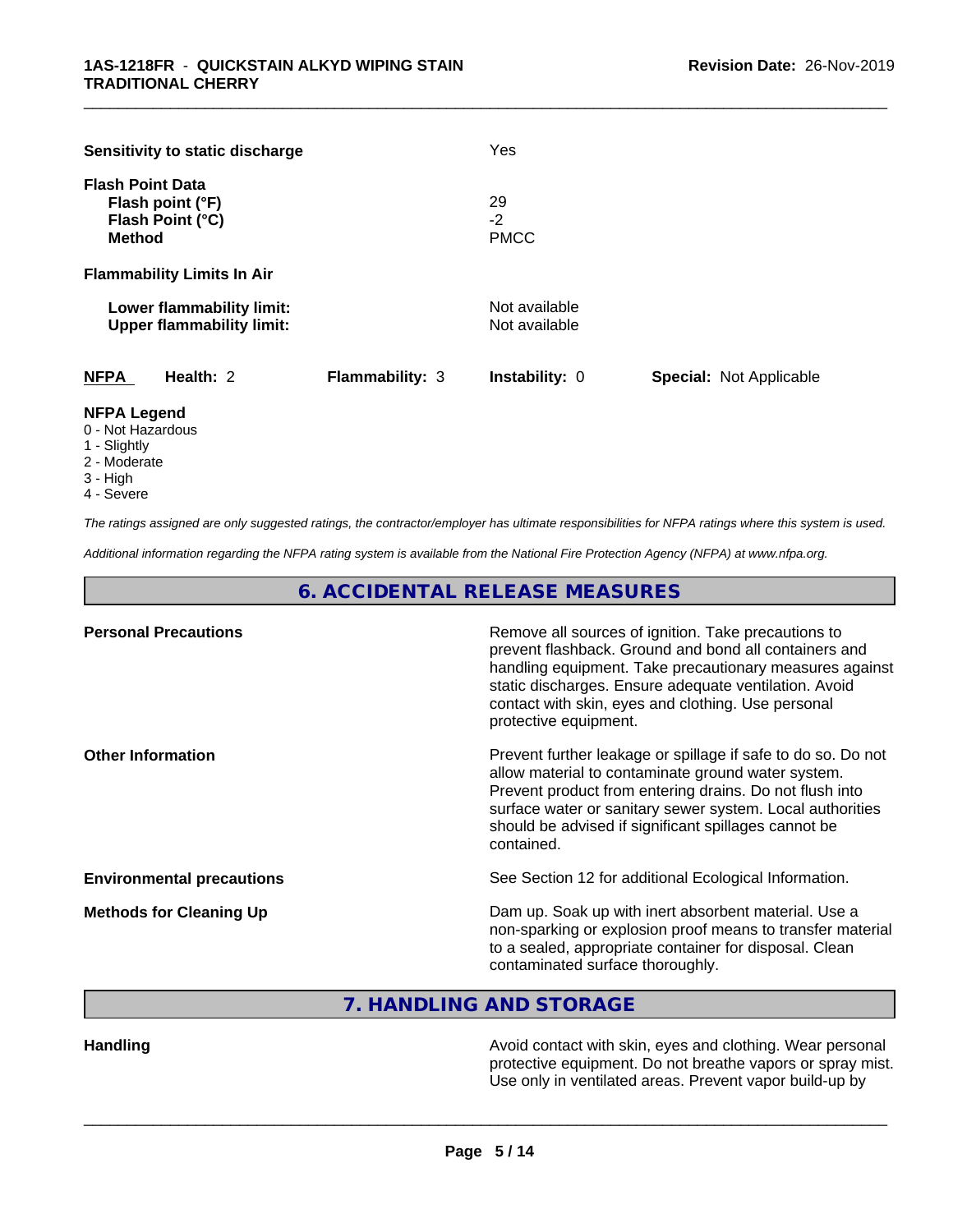providing adequate ventilation during and after use.

\_\_\_\_\_\_\_\_\_\_\_\_\_\_\_\_\_\_\_\_\_\_\_\_\_\_\_\_\_\_\_\_\_\_\_\_\_\_\_\_\_\_\_\_\_\_\_\_\_\_\_\_\_\_\_\_\_\_\_\_\_\_\_\_\_\_\_\_\_\_\_\_\_\_\_\_\_\_\_\_\_\_\_\_\_\_\_\_\_\_\_\_\_

Take precautionary measures against static discharges. To avoid ignition of vapors by static electricity discharge, all metal parts of the equipment must be grounded. Keep away from heat, sparks and flame. Do not smoke. Extinguish all flames and pilot lights, and turn off stoves, heaters, electric motors and other sources of ignition during use and until all vapors are gone. Ignition and/or flash back may occur.

**Storage Keep containers tightly closed in a dry, cool and get a dry and storage Keep containers tightly closed in a dry, cool and** well-ventilated place. Keep away from heat. Keep away from open flames, hot surfaces and sources of ignition. Keep in properly labeled containers. Keep out of the reach of children.

> **DANGER** - Rags, steel wool or waste soaked with this product may spontaneously catch fire if improperly discarded. Immediately after use, place rags, steel wool or waste in a sealed water-filled metal container.

**Incompatible Materials Incompatible with strong acids and bases and strong** oxidizing agents.

# **8. EXPOSURE CONTROLS/PERSONAL PROTECTION**

#### **Exposure Limits**

| <b>Chemical name</b>    | <b>ACGIH TLV</b> | Alberta                        | <b>British Columbia</b>       | <b>Ontario</b>              | Quebec                         |
|-------------------------|------------------|--------------------------------|-------------------------------|-----------------------------|--------------------------------|
| Distillates, petroleum, | N/E              | N/E                            | $200$ mg/m <sup>3</sup> - TWA | N/E                         | N/E                            |
| hydrotreated light      |                  |                                | Skin absorption can           |                             |                                |
|                         |                  |                                | contribute to overall         |                             |                                |
|                         |                  |                                | exposure.                     |                             |                                |
| Acetone                 | 250 ppm - TWA    | 500 ppm - TWA                  | 250 ppm - TWA                 | 500 ppm - TWA               | 500 ppm - TWAEV                |
|                         | 500 ppm - STEL   | 1200 mg/m $3$ - TWA            | 500 ppm - STEL                | 750 ppm - STEL              | 1190 mg/m <sup>3</sup> - TWAEV |
|                         |                  | 750 ppm - STEL                 |                               |                             | 1000 ppm - STEV                |
|                         |                  | 1800 mg/m $3 -$ STEL           |                               |                             | 2380 mg/m <sup>3</sup> - STEV  |
| n-Butyl acetate         | 150 ppm - TWA    | 150 ppm - TWA                  | 20 ppm - TWA                  | 150 ppm - TWA               | 150 ppm - TWAEV                |
|                         | 200 ppm - STEL   | $713$ mg/m <sup>3</sup> - TWA  |                               | 200 ppm - STEL              | 713 mg/m <sup>3</sup> - TWAEV  |
|                         |                  | 200 ppm - STEL                 |                               |                             | 200 ppm - STEV                 |
|                         |                  | $950$ mg/m <sup>3</sup> - STEL |                               |                             | 950 mg/m $3 -$ STEV            |
| 2-Butoxyethanol         | 20 ppm - TWA     | 20 ppm - TWA                   | 20 ppm - TWA                  | 20 ppm - TWA                | 20 ppm - TWAEV                 |
|                         |                  | 97 mg/m $3$ - TWA              |                               |                             | 97 mg/m $3$ - TWAEV            |
| Stoddard solvent        | 100 ppm - $TWA$  | 100 ppm - TWA                  | 290 mg/m <sup>3</sup> - TWA   | 525 mg/m <sup>3</sup> - TWA | 100 ppm - TWAEV                |
|                         |                  | $572$ mg/m <sup>3</sup> - TWA  | 580 mg/m $3 -$ STEL           |                             | 525 mg/m <sup>3</sup> - TWAEV  |
| Xylene                  | 100 ppm - TWA    | 100 ppm - TWA                  | 100 ppm - TWA                 | 100 ppm - TWA               | 100 ppm - TWAEV                |
|                         | 150 ppm - STEL   | 434 mg/m $3$ - TWA             | 150 ppm - STEL                | 150 ppm - STEL              | 434 mg/m <sup>3</sup> - TWAEV  |
|                         |                  | 150 ppm - STEL                 |                               |                             | 150 ppm - STEV                 |
|                         |                  | 651 mg/m $3 -$ STEL            |                               |                             | 651 mg/m <sup>3</sup> - STEV   |
| Naphthalene             | 10 ppm - TWA     | 10 ppm - TWA                   | 10 ppm - TWA                  | 10 ppm - TWA                | 10 ppm - TWAEV                 |
|                         | Skin             | 52 mg/m <sup>3</sup> - TWA     | 15 ppm - STEL                 | 15 ppm - STEL               | 52 mg/m $3$ - TWAEV            |
|                         |                  | 15 ppm - STEL                  | Skin absorption can           | Danger of cutaneous         | 15 ppm - STEV                  |
|                         |                  | 79 mg/m <sup>3</sup> - STEL    | contribute to overall         | absorption                  | 79 mg/m $3 -$ STEV             |
|                         |                  | Substance may be               | exposure.                     |                             |                                |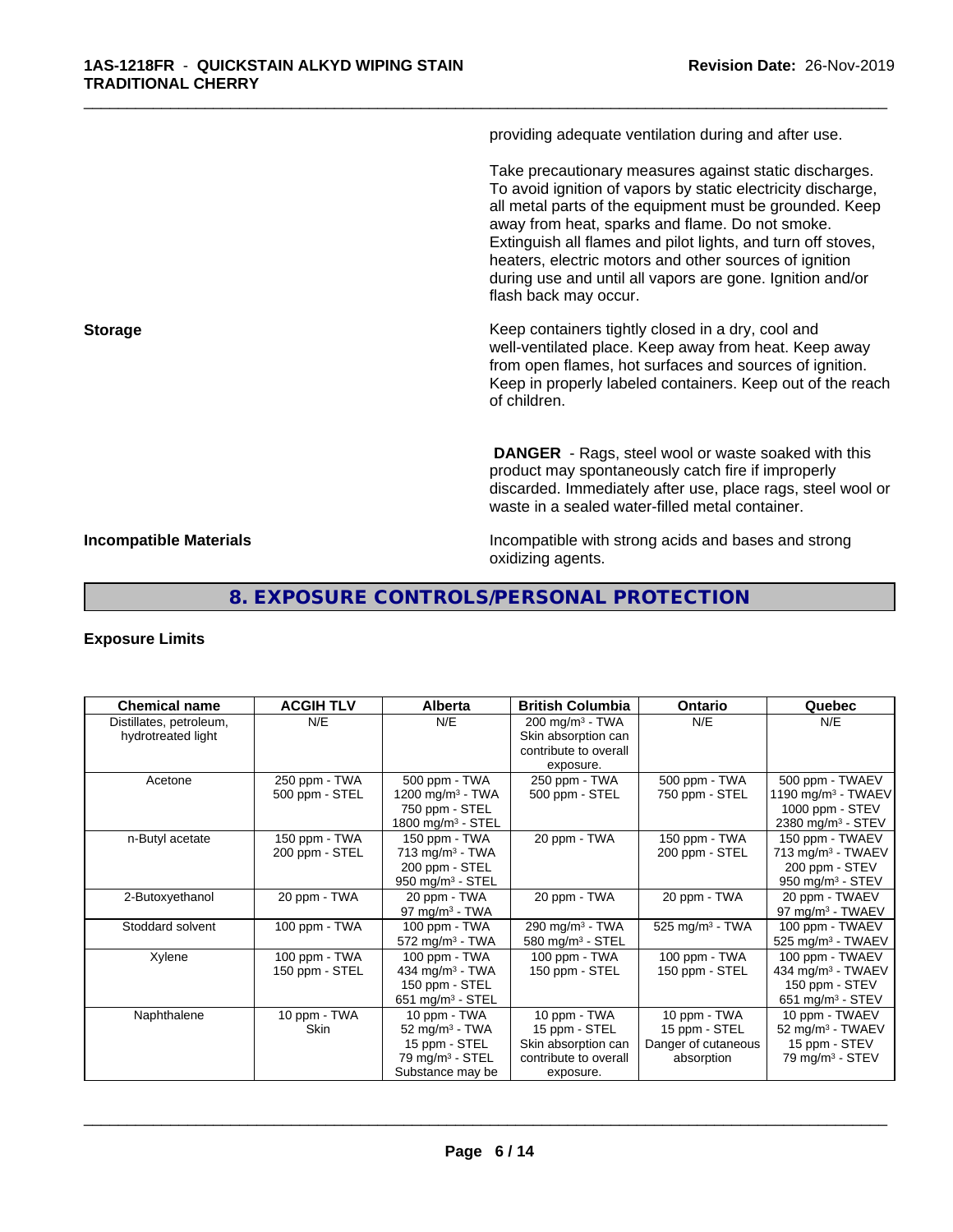#### **1AS-1218FR** - **QUICKSTAIN ALKYD WIPING STAIN TRADITIONAL CHERRY**

|               |                             | readily absorbed<br>through intact skin |                    |                    |                                |
|---------------|-----------------------------|-----------------------------------------|--------------------|--------------------|--------------------------------|
|               |                             |                                         |                    |                    |                                |
| Ethanol       | STEL: 1000 ppm              | 1000 ppm - TWA                          | 1000 ppm - STEL    | 1000 ppm - STEL    | 1000 ppm - TWAEV               |
|               |                             | 1880 mg/m <sup>3</sup> - TWA            |                    |                    | 1880 mg/m <sup>3</sup> - TWAEV |
| Ethyl benzene | 20 ppm - TWA                | 100 ppm - TWA                           | 20 ppm - TWA       | 20 ppm - TWA       | 100 ppm - TWAEV                |
|               |                             | 434 mg/m $3$ - TWA                      |                    |                    | 434 mg/m <sup>3</sup> - TWAEV  |
|               |                             | 125 ppm - STEL                          |                    |                    | 125 ppm - STEV                 |
|               |                             | 543 mg/m <sup>3</sup> - STEL            |                    |                    | 543 mg/m $3 -$ STEV            |
| Octane        | 300 ppm - TWA               | 300 ppm - TWA                           | 300 ppm - TWA      | 300 ppm - TWA      | 300 ppm - TWAEV                |
|               |                             | 1400 mg/m $3 - TWA$                     |                    |                    | 1400 mg/m <sup>3</sup> - TWAEV |
|               |                             |                                         |                    |                    | 375 ppm - STEV                 |
|               |                             |                                         |                    |                    |                                |
|               |                             |                                         |                    |                    | 1750 mg/m $3 -$ STEV           |
| Heptane       | 400 ppm - TWA               | 400 ppm - TWA                           | 400 ppm - TWA      | 400 ppm - TWA      | 400 ppm - TWAEV                |
|               | 500 ppm - STEL              | 1640 mg/m <sup>3</sup> - TWA            | 500 ppm - STEL     | 500 ppm - STEL     | 1640 mg/m <sup>3</sup> - TWAEV |
|               |                             | 500 ppm - STEL                          |                    |                    | 500 ppm - STEV                 |
|               |                             | $2050$ mg/m <sup>3</sup> - STEL         |                    |                    | 2050 mg/m $3 -$ STEV           |
| Cumene        | 50 ppm - TWA                | 50 ppm - TWA                            | 25 ppm - TWA       | 50 ppm - TWA       | 50 ppm - TWAEV                 |
|               |                             | $246$ mg/m <sup>3</sup> - TWA           | 75 ppm - STEL      |                    | 246 mg/m <sup>3</sup> - TWAEV  |
| Carbon black  | $3$ mg/m <sup>3</sup> - TWA | $3.5 \text{ mg/m}^3$ - TWA              | $3$ mg/m $3$ - TWA | $3$ mg/m $3$ - TWA | 3.5 mg/m <sup>3</sup> - TWAEV  |

\_\_\_\_\_\_\_\_\_\_\_\_\_\_\_\_\_\_\_\_\_\_\_\_\_\_\_\_\_\_\_\_\_\_\_\_\_\_\_\_\_\_\_\_\_\_\_\_\_\_\_\_\_\_\_\_\_\_\_\_\_\_\_\_\_\_\_\_\_\_\_\_\_\_\_\_\_\_\_\_\_\_\_\_\_\_\_\_\_\_\_\_\_

#### **Legend**

ACGIH - American Conference of Governmental Industrial Hygienists Alberta - Alberta Occupational Exposure Limits British Columbia - British Columbia Occupational Exposure Limits

Ontario - Ontario Occupational Exposure Limits

Quebec - Quebec Occupational Exposure Limits

N/E - Not established

# **Personal Protective Equipment**

**Engineering Measures Ensure adequate ventilation, especially in confined areas.** 

**Eye/Face Protection** Safety glasses with side-shields. If splashes are likely to occur, wear: Tightly fitting safety goggles **Skin Protection Protection Protective gloves and impervious clothing. Respiratory Protection Number 1** (Use only with adequate ventilation. In operations where exposure limits are exceeded, use a NIOSH approved respirator that has been selected by a technically qualified person for the specific work conditions. When spraying the product or applying in confined areas, wear a NIOSH approved respirator specified for paint spray or organic vapors.

**Hygiene Measures Avoid contact with skin, eyes and clothing. Remove and Avoid contact with skin, eyes and clothing. Remove and** wash contaminated clothing before re-use. Wash thoroughly after handling.

# **9. PHYSICAL AND CHEMICAL PROPERTIES**

**Appearance** liquid and **a liquid liquid liquid** and **a liquid** solvent **Odor** solvent **Density (lbs/gal)** 7.35 - 7.45<br> **Specific Gravity** 6.88 - 0.90 **Specific Gravity** 

**Odor Threshold No information available No information available pH** No information available **Viscosity (cps)** No information available **Solubility(ies)** No information available **Water solubility** No information available **Evaporation Rate No information available No information available Vapor pressure** No information available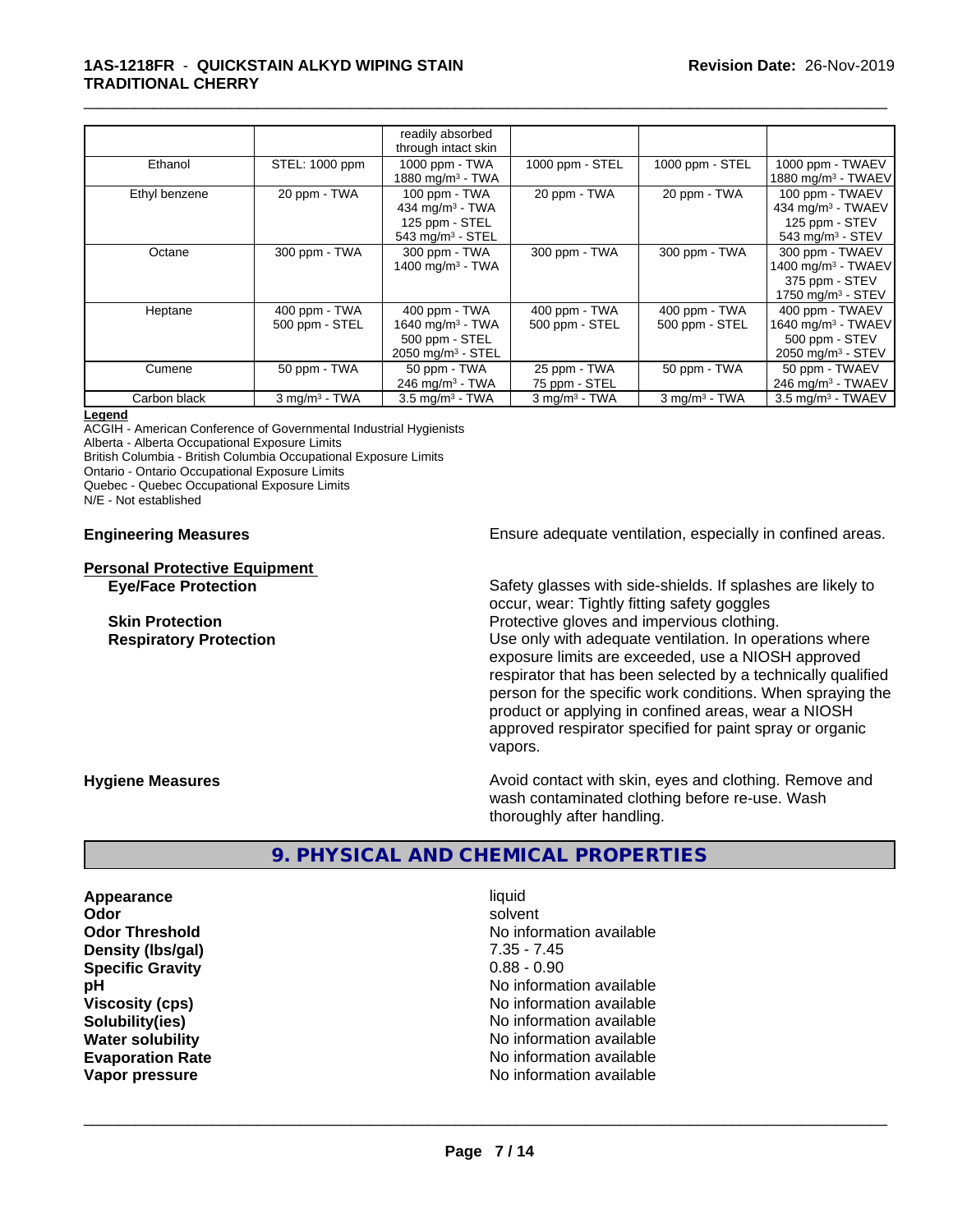#### **1AS-1218FR** - **QUICKSTAIN ALKYD WIPING STAIN TRADITIONAL CHERRY**

**Vapor density**<br> **We Solids**<br>
We Solids
20 - 40 **Wt. % Solids** 30 - 40<br> **Vol. % Solids** 30 - 40 **Vol. % Solids** 30 - 40<br> **Wt. % Volatiles** 60 - 70 **Wt. % Volatiles Vol. % Volatiles** 60 - 70 **VOC Regulatory Limit (g/L)** < 550 **Boiling Point (°F)** 136 **Boiling Point (°C)** 58 **Freezing point (°F)** The state of the state of the No information available **Freezing Point (°C)** and **COV** No information available **Flash point (°F)** 29 **Flash Point (°C)** -2 **Method** PMCC **Flammability (solid, gas)**<br> **Upper flammability limit:**<br>
Upper flammability limit:<br>  $\begin{array}{ccc}\n\bullet & \bullet & \bullet \\
\bullet & \bullet & \bullet\n\end{array}$ **Upper flammability limit: Lower flammability limit:**<br> **Autoignition Temperature (°F)** Not applicable available and the Mustafable and Mustafable and Mustafable and Mu **Autoignition Temperature (°F) Autoignition Temperature (°C)** No information available **Decomposition Temperature (°F)** No information available **Decomposition Temperature (°C)** No information available **Partition coefficient** No information available

\_\_\_\_\_\_\_\_\_\_\_\_\_\_\_\_\_\_\_\_\_\_\_\_\_\_\_\_\_\_\_\_\_\_\_\_\_\_\_\_\_\_\_\_\_\_\_\_\_\_\_\_\_\_\_\_\_\_\_\_\_\_\_\_\_\_\_\_\_\_\_\_\_\_\_\_\_\_\_\_\_\_\_\_\_\_\_\_\_\_\_\_\_

# **10. STABILITY AND REACTIVITY**

| <b>Reactivity</b>                         | Not Applicable                                                                                                            |
|-------------------------------------------|---------------------------------------------------------------------------------------------------------------------------|
| <b>Chemical Stability</b>                 | Stable under normal conditions. Hazardous polymerisation<br>does not occur.                                               |
| <b>Conditions to avoid</b>                | Keep away from open flames, hot surfaces, static<br>electricity and sources of ignition. Sparks. Elevated<br>temperature. |
| <b>Incompatible Materials</b>             | Incompatible with strong acids and bases and strong<br>oxidizing agents.                                                  |
| <b>Hazardous Decomposition Products</b>   | Thermal decomposition can lead to release of irritating<br>gases and vapors.                                              |
| <b>Possibility of hazardous reactions</b> | None under normal conditions of use.                                                                                      |

# **11. TOXICOLOGICAL INFORMATION**

#### **Product Information Information on likely routes of exposure**

**Acute Toxicity** 

**Principal Routes of Exposure Exposure** Eye contact, skin contact and inhalation.

**Product Information Repeated or prolonged exposure to organic solvents may** Repeated or prolonged exposure to organic solvents may lead to permanent brain and nervous system damage. Intentional misuse by deliberately concentrating and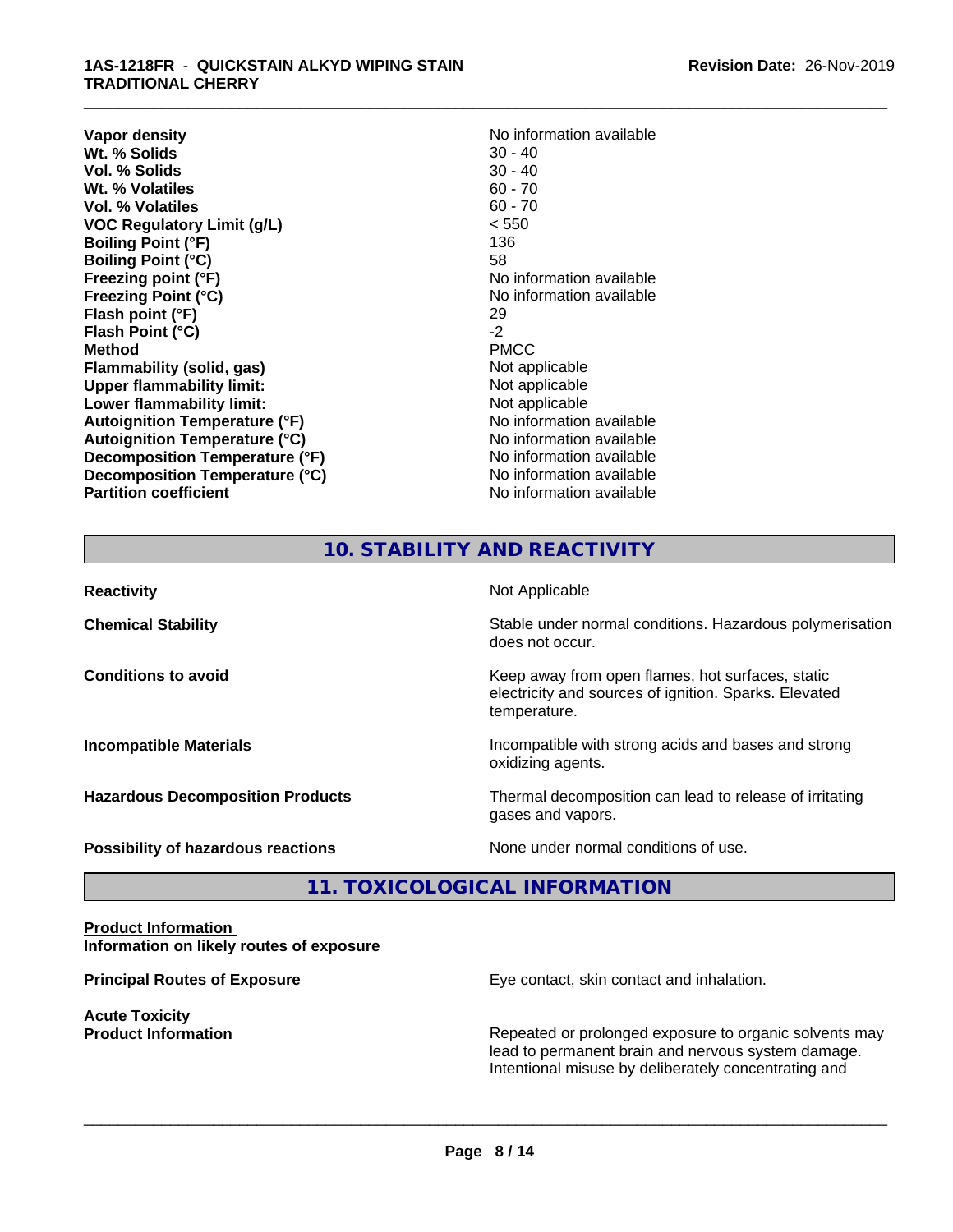|                                                                                            | inhaling vapors may be harmful or fatal.                                                                                                                                                                                                                                              |
|--------------------------------------------------------------------------------------------|---------------------------------------------------------------------------------------------------------------------------------------------------------------------------------------------------------------------------------------------------------------------------------------|
| Symptoms related to the physical, chemical and toxicological characteristics               |                                                                                                                                                                                                                                                                                       |
| <b>Symptoms</b>                                                                            | No information available                                                                                                                                                                                                                                                              |
| Delayed and immediate effects as well as chronic effects from short and long-term exposure |                                                                                                                                                                                                                                                                                       |
| Eye contact<br><b>Skin contact</b>                                                         | Contact with eyes may cause irritation.<br>May cause skin irritation and/or dermatitis. Prolonged skin<br>contact may defat the skin and produce dermatitis.                                                                                                                          |
| <b>Inhalation</b>                                                                          | Harmful by inhalation. High vapor / aerosol concentrations<br>are irritating to the eyes, nose, throat and lungs and may<br>cause headaches, dizziness, drowsiness,<br>unconsciousness, and other central nervous system<br>effects.                                                  |
| Ingestion                                                                                  | Harmful if swallowed. Ingestion may cause irritation to<br>mucous membranes. Small amounts of this product<br>aspirated into the respiratory system during ingestion or<br>vomiting may cause mild to severe pulmonary injury,<br>possibly progressing to death.                      |
| <b>Sensitization</b>                                                                       | No information available.                                                                                                                                                                                                                                                             |
| <b>Neurological Effects</b>                                                                | No information available.                                                                                                                                                                                                                                                             |
| <b>Mutagenic Effects</b>                                                                   | No information available.                                                                                                                                                                                                                                                             |
| <b>Reproductive Effects</b>                                                                | Possible risk of impaired fertility. Possible risk of harm to<br>the unborn child.                                                                                                                                                                                                    |
| <b>Developmental Effects</b>                                                               | No information available.                                                                                                                                                                                                                                                             |
| <b>Target organ effects</b>                                                                | No information available.                                                                                                                                                                                                                                                             |
| <b>STOT - single exposure</b>                                                              | May cause disorder and damage to the. Respiratory                                                                                                                                                                                                                                     |
| <b>STOT - repeated exposure</b>                                                            | system. Central nervous system.<br>Causes damage to organs through prolonged or repeated<br>exposure if inhaled. May cause disorder and damage to<br>the. liver. kidney. spleen. blood. Central nervous system.<br>Causes damage to organs through prolonged or repeated<br>exposure. |
| Other adverse effects<br><b>Aspiration Hazard</b>                                          | No information available.<br>May be harmful if swallowed and enters airways. Small<br>amounts of this product aspirated into the respiratory<br>system during ingestion or vomiting may cause mild to<br>severe pulmonary injury, possibly progressing to death.                      |

#### **Numerical measures of toxicity**

**The following values are calculated based on chapter 3.1 of the GHS document**

| ATEmix (oral)                 | 5963 mg/kg |
|-------------------------------|------------|
| <b>ATEmix (dermal)</b>        | 4227 mg/ka |
| ATEmix (inhalation-dust/mist) | 31.7 mg/L  |
| ATEmix (inhalation-vapor)     | 66.6 mg/L  |

## **Component Information**

| $\sim$                                                    | D50                  | $- - -$                                      | Inhalation LC50                                  |
|-----------------------------------------------------------|----------------------|----------------------------------------------|--------------------------------------------------|
| Chemical name                                             | )ral                 | Dermal LD50                                  |                                                  |
| $\cdots$<br><sup>+</sup> naphtha<br>Hydrotreated<br>liaht | 5000<br>Rai<br>ma/ko | $\sim$ . $\sim$<br>Rabbit<br>ma/ka<br>uu<br> | 70000<br>ppm<br>Rat<br>$\overline{ }$<br>=<br>יי |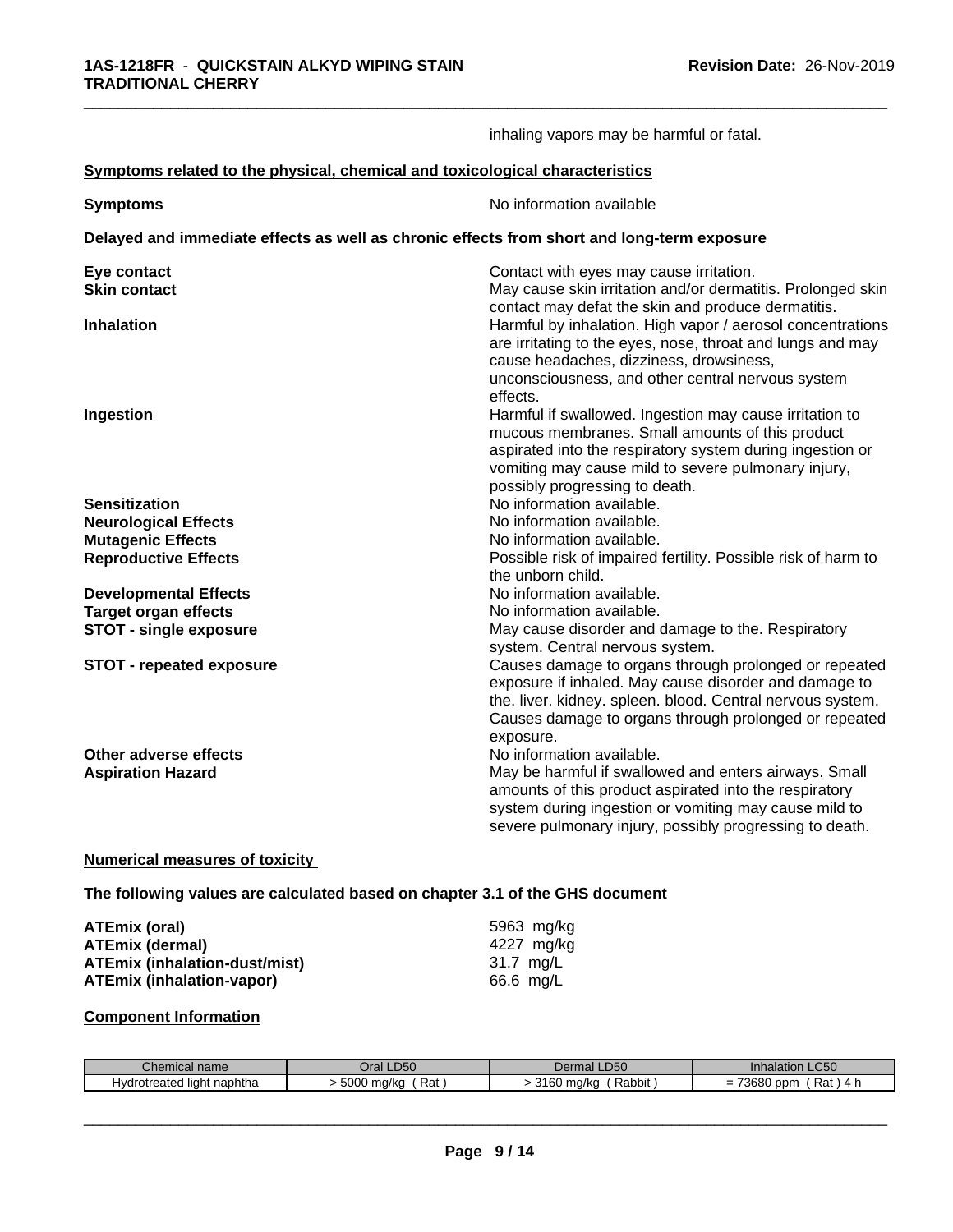| 64742-49-0                                                   |                       |                                                                             |                                                             |
|--------------------------------------------------------------|-----------------------|-----------------------------------------------------------------------------|-------------------------------------------------------------|
| Solvent naphtha (petroleum), heavy<br>aromatic<br>64742-94-5 | > 5000 mg/kg (Rat)    | > 2 mL/kg (Rabbit)                                                          | $> 590$ mg/m <sup>3</sup> (Rat) 4 h                         |
| Distillates, petroleum, hydrotreated<br>light<br>64742-47-8  | > 5000 mg/kg (Rat)    | > 2000 mg/kg (Rabbit)                                                       | > 5.2 mg/L (Rat) 4 h                                        |
| Acetone<br>67-64-1                                           | $= 5800$ mg/kg (Rat)  |                                                                             | $= 50100$ mg/m <sup>3</sup> (Rat) 8 h                       |
| Solvent naphtha, petroleum, light<br>aromatic<br>64742-95-6  | $= 8400$ mg/kg (Rat)  | $>$ 2000 mg/kg (Rabbit)                                                     | $= 3400$ ppm (Rat) 4 h                                      |
| n-Butyl acetate<br>123-86-4                                  | $= 10768$ mg/kg (Rat) | $> 17600$ mg/kg (Rabbit)                                                    | $\sim$                                                      |
| 2-Butoxyethanol<br>111-76-2                                  | $= 1300$ mg/kg (Rat)  | $>$ 2000 mg/kg (Rabbit)                                                     | > 4.9 mg/L (Rat) 3H                                         |
| VM&P naphtha<br>64742-89-8                                   | $\sim$                | $=$ 3000 mg/kg (Rabbit)                                                     |                                                             |
| 1,2,4-Trimethylbenzene<br>$95 - 63 - 6$                      | $=$ 3280 mg/kg (Rat)  | > 3160 mg/kg (Rabbit)                                                       | $= 18$ g/m <sup>3</sup> (Rat) 4 h                           |
| Xylene<br>1330-20-7                                          | $= 3500$ mg/kg (Rat)  | $>$ 4350 mg/kg (Rabbit)                                                     | $= 29.08$ mg/L (Rat) 4 h                                    |
| Naphthalene<br>$91 - 20 - 3$                                 | Rat)                  | = 1110 mg/kg (Rat) = 490 mg/kg ( = 1120 mg/kg (Rabbit) > 20 g/kg<br>Rabbit) | $>$ 340 mg/m <sup>3</sup> (Rat) 1 h                         |
| Ethanol<br>64-17-5                                           | $= 7060$ mg/kg (Rat)  |                                                                             | $= 124.7$ mg/L (Rat) 4 h                                    |
| Ethyl benzene<br>100-41-4                                    | $=$ 3500 mg/kg (Rat)  | $= 15400$ mg/kg (Rabbit)                                                    | $= 17.2$ mg/L (Rat) 4 h                                     |
| Octane<br>111-65-9                                           |                       |                                                                             | $= 118$ g/m <sup>3</sup> (Rat) 4 h = 25260 ppm<br>(Rat) 4 h |
| Heptane<br>142-82-5                                          |                       | $=$ 3000 mg/kg (Rabbit)                                                     | $= 103$ g/m <sup>3</sup> (Rat) 4 h                          |
| Cumene<br>98-82-8                                            | $= 1400$ mg/kg (Rat)  | $= 12300 \mu L/kg$ (Rabbit)                                                 | $> 3577$ ppm (Rat) 6 h = 39000<br>$mg/m3$ (Rat) 4 h         |
| Carbon black<br>1333-86-4                                    | > 15400 mg/kg (Rat)   | $>$ 3 g/kg (Rabbit)                                                         |                                                             |

### **Carcinogenicity**

*The information below indicateswhether each agency has listed any ingredient as a carcinogen:.*

| Chemical name | <b>IARC</b>                    | <b>NTP</b>                   |
|---------------|--------------------------------|------------------------------|
|               | 2B - Possible Human Carcinogen | Reasonably Anticipated Human |
| Naphthalene   |                                | Carcinogen                   |
|               | 2B - Possible Human Carcinogen |                              |
| Ethyl benzene |                                |                              |
|               | 2B - Possible Human Carcinogen | Reasonably Anticipated Human |
| Cumene        |                                | Carcinogen                   |
|               | 2B - Possible Human Carcinogen |                              |
| Carbon black  |                                |                              |

#### **Legend**

IARC - International Agency for Research on Cancer NTP - National Toxicity Program OSHA - Occupational Safety & Health Administration

**12. ECOLOGICAL INFORMATION**

### **Ecotoxicity Effects**

The environmental impact of this product has not been fully investigated.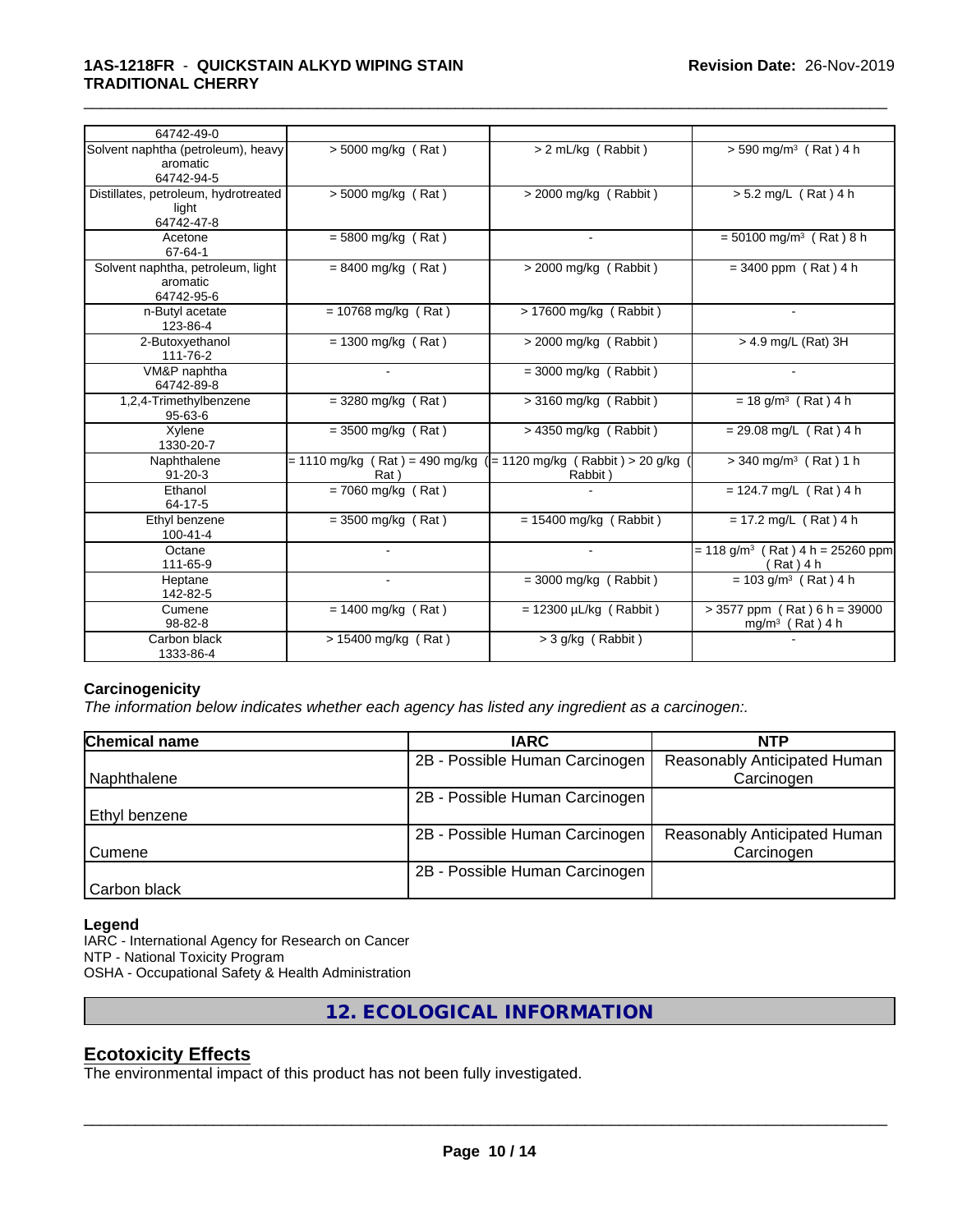#### **Product Information**

#### **Acute Toxicity to Fish**

No information available

## **Acute Toxicity to Aquatic Invertebrates**

No information available

#### **Acute Toxicity to Aquatic Plants**

No information available

#### **Persistence / Degradability**

No information available.

#### **Bioaccumulation**

There is no data for this product.

#### **Mobility in Environmental Media**

No information available.

#### **Ozone**

No information available

#### **Component Information**

#### **Acute Toxicity to Fish**

Acetone LC50: 8300 (Bluegill - 96 hr.) mg/L n-Butyl acetate LC50: 18 mg/L (Fathead Minnow - 96 hr.) 2-Butoxyethanol  $LC50: 1490$  mg/L (Bluegill sunfish - 96 hr.) **Xylene** LC50: 13.5 mg/L (Rainbow Trout - 96 hr.) Ethyl benzene LC50: 12.1 mg/L (Fathead Minnow - 96 hr.)

#### **Acute Toxicity to Aquatic Invertebrates**

Acetone EC50: 12600 mg/L (Daphnia magna - 48 hr.) n-Butyl acetate EC50: 72.8 mg/L (Daphnia magna - 48 hr.) Ethyl benzene EC50: 1.8 mg/L (Daphnia magna - 48 hr.)

#### **Acute Toxicity to Aquatic Plants**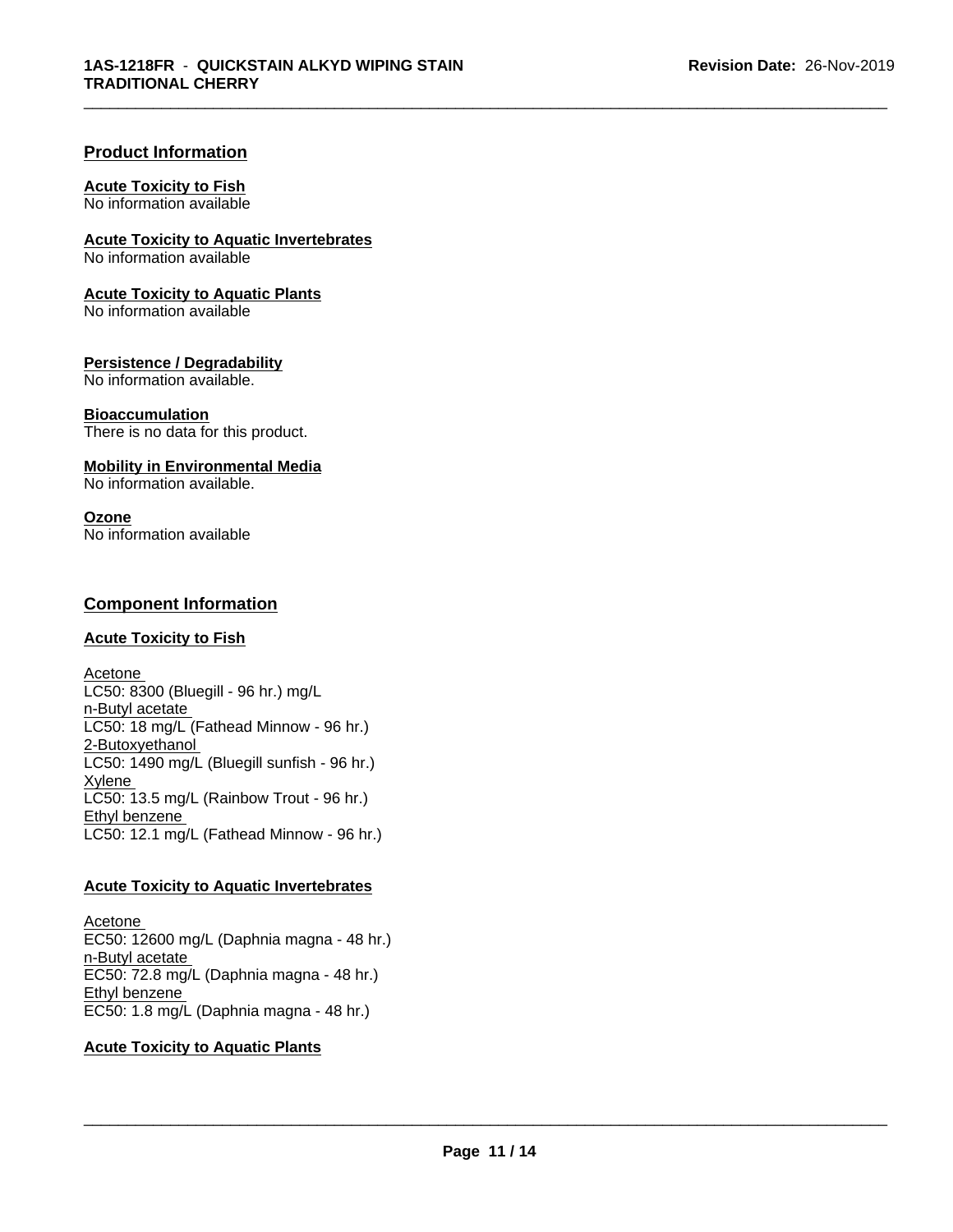n-Butyl acetate EC50: 674.7 mg/L (Green algae (Scenedesmus subspicatus), 72 hrs.) Ethyl benzene EC50: 4.6 mg/L (Green algae (Scenedesmus subspicatus), 72 hrs.)

# **13. DISPOSAL CONSIDERATIONS**

**Waste Disposal Method** Dispose of in accordance with federal, state, provincial, and local regulations. Local requirements may vary, consult your sanitation department or state-designated environmental protection agency for more disposal options.

**Empty Container Warning <b>Emptied** Containers may retain product residue. Follow label warnings even after container is emptied. Residual vapors may explode on ignition.

**14. TRANSPORT INFORMATION**

**TDG**

**Proper Shipping Name** PAINT **Hazard class** 3 **UN-No.** UN1263 **Packing Group III Description** UN1263, PAINT, 3, II

#### **ICAO / IATA ICAO / IATA Contact the preparer for further information.**

**IMDG / IMO Contact the preparer for further information.** 

**15. REGULATORY INFORMATION**

## **International Inventories**

**TSCA: United States** Yes - All components are listed or exempt. **DSL: Canada** No - Not all of the components are listed. One or more component is listed on NDSL.

## **National Pollutant Release Inventory (NPRI)**

**NPRI Parts 1- 4** This product contains the following Parts 1-4 NPRI chemicals:

| <b>Chemical name</b> | CAS No.  | Weight-% | <b>NPRI Parts 1-4</b> |
|----------------------|----------|----------|-----------------------|
| 2-Butoxyethanol      | 111-76-2 | 5%       | _istec                |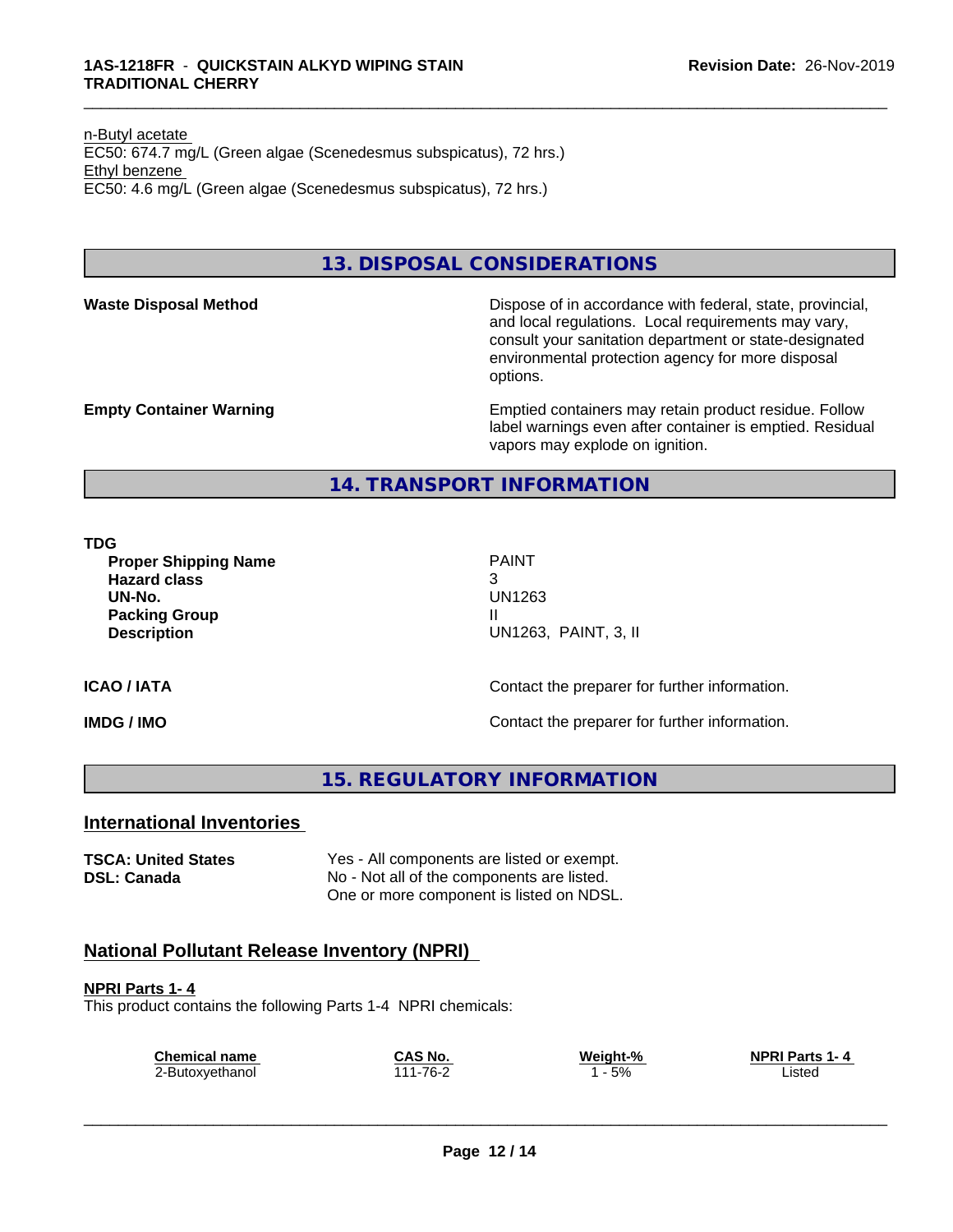#### **1AS-1218FR** - **QUICKSTAIN ALKYD WIPING STAIN TRADITIONAL CHERRY**

| 1,2,4-Trimethylbenzene | 95-63-6        | 1 - 5%         | ∟isted |  |
|------------------------|----------------|----------------|--------|--|
| Xvlene                 | 1330-20-7      | 1 - 5%         | ∟isted |  |
| Naphthalene            | $91 - 20 - 3$  | $0.5 - 1\%$    | ∟isted |  |
| Ethyl benzene          | $100 - 41 - 4$ | $0.25 - 0.5\%$ | ∟isted |  |
| Cumene                 | 98-82-8        | $0.1 - 0.25\%$ | ∟isted |  |

\_\_\_\_\_\_\_\_\_\_\_\_\_\_\_\_\_\_\_\_\_\_\_\_\_\_\_\_\_\_\_\_\_\_\_\_\_\_\_\_\_\_\_\_\_\_\_\_\_\_\_\_\_\_\_\_\_\_\_\_\_\_\_\_\_\_\_\_\_\_\_\_\_\_\_\_\_\_\_\_\_\_\_\_\_\_\_\_\_\_\_\_\_

#### **NPRI Part 5**

This product contains the following NPRI Part 5 Chemicals:

| <b>Chemical name</b>                 | CAS No.       | Weight-%    | <b>NPRI Part 5</b> |  |
|--------------------------------------|---------------|-------------|--------------------|--|
| Solvent naphtha (petroleum), heavy   | 64742-94-5    | $5 - 10%$   | Listed             |  |
| aromatic                             |               |             |                    |  |
| Distillates, petroleum, hydrotreated | 64742-47-8    | $5 - 10%$   | Listed             |  |
| light                                |               |             |                    |  |
| Solvent naphtha, petroleum, light    | 64742-95-6    | $3 - 7%$    | Listed             |  |
| aromatic                             |               |             |                    |  |
| n-Butyl acetate                      | 123-86-4      | $3 - 7%$    | Listed             |  |
| 2-Butoxyethanol                      | 111-76-2      | $1 - 5%$    | Listed             |  |
| VM&P naphtha                         | 64742-89-8    | $1 - 5%$    | Listed             |  |
| 1,2,4-Trimethylbenzene               | $95 - 63 - 6$ | $1 - 5%$    | Listed             |  |
| Stoddard solvent                     | 8052-41-3     | $1 - 5%$    | Listed             |  |
| Xylene                               | 1330-20-7     | $1 - 5%$    | Listed             |  |
| Ethanol                              | 64-17-5       | $0.5 - 1\%$ | Listed             |  |

#### **WHMIS Regulatory Status**

This product has been classified in accordance with the hazard criteria of the Hazardous Products Regulations (HPR) and the SDS contains all the information required by the HPR.

 **WARNING!** If you scrape, sand, or remove old paint, you may release lead dust. LEAD IS TOXIC. EXPOSURE TO LEAD DUST CAN CAUSE SERIOUS ILLNESS, SUCH AS BRAIN DAMAGE, ESPECIALLY IN CHILDREN. PREGNANT WOMEN SHOULD ALSO AVOID EXPOSURE. Wear a NIOSH approved respirator to control lead exposure. Clean up carefully with a HEPA vacuum and a wet mop. Before you start, find out how to protect yourself